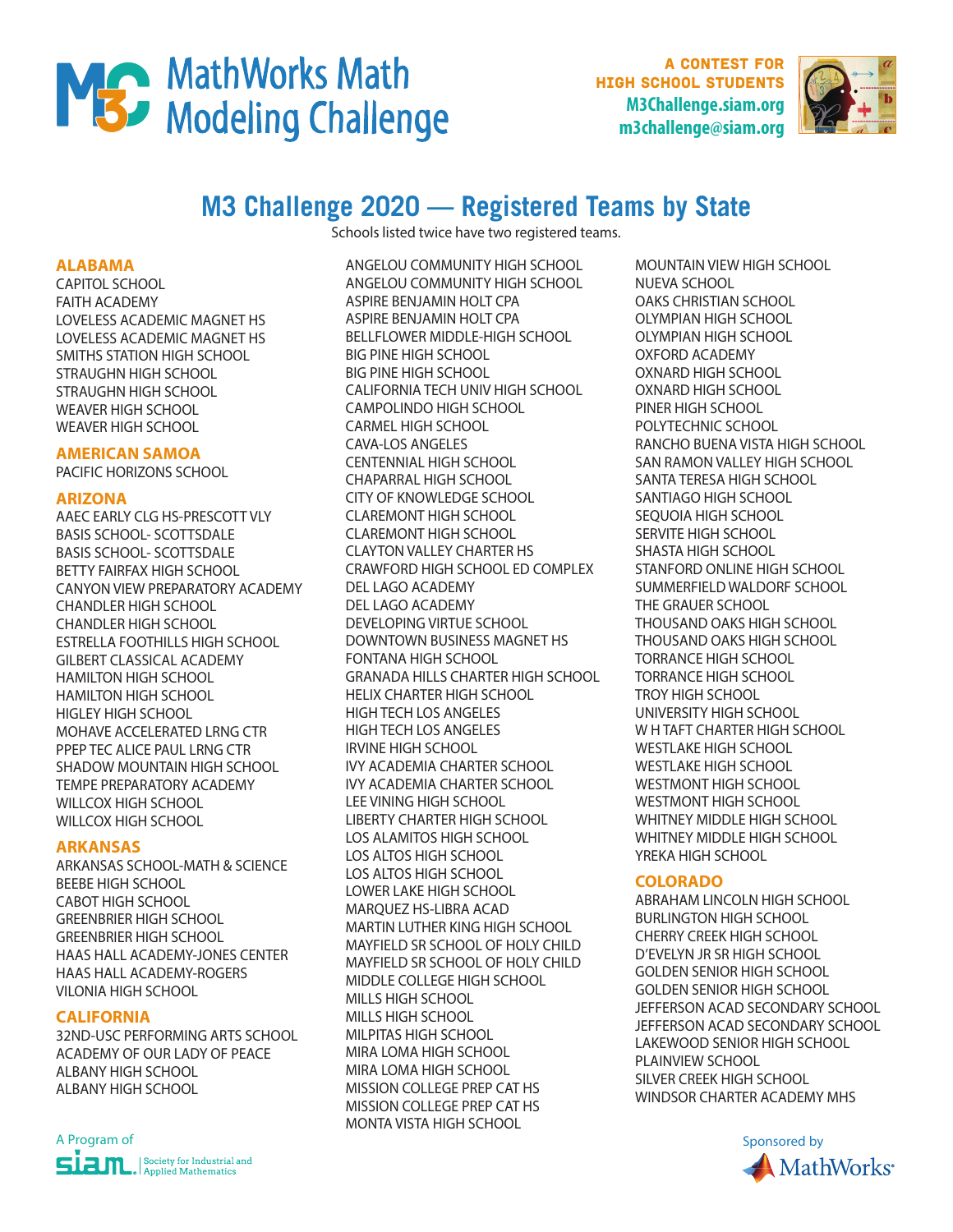#### **CONNECTICUT**

BROOKFIELD HIGH SCHOOL CANTON HIGH SCHOOL DARIEN HIGH SCHOOL DARIEN HIGH SCHOOL GREENWICH HIGH SCHOOL HADDAM-KILLINGWORTH HIGH SCHOOL HADDAM-KILLINGWORTH HIGH SCHOOL KENT SCHOOL NEW CANAAN HIGH SCHOOL NORTHWESTERN REGIONAL HIGH SCHOOL PARISH HILL JR SR HIGH SCHOOL PIERREPONT SCHOOL PORTLAND HIGH SCHOOL PORTLAND HIGH SCHOOL RIDGEFIELD HIGH SCHOOL SACRED HEART ACADEMY SACRED HEART ACADEMY ST BERNARD HIGH SCHOOL ST PAUL CATHOLIC HIGH SCHOOL STAPLES HIGH SCHOOL TAFT SCHOOL TAFT SCHOOL TRUMBULL HIGH SCHOOL TRUMBULL HIGH SCHOOL WILLIAMS SCHOOL WOODLAND REGIONAL HIGH SCHOOL WOODLAND REGIONAL HIGH SCHOOL

# **DELAWARE**

CHARTER SCHOOL OF WILMINGTON MOT CHARTER SCHOOL PADUA ACADEMY PADUA ACADEMY WILMINGTON FRIENDS SCHOOL

# **DEPARTMENT OF DEFENSE EDUCATION ACTIVITY (DoDEA)**

RAMSTEIN HIGH SCHOOL, APO, AE ZAMA MIDDLE HIGH SCHOOL, APO, AP

# **DISTRICT OF COLUMBIA**

ARCHBISHOP CARROLL HIGH SCHOOL SCHOOL WITHOUT WALLS SHS WOODROW WILSON SR HIGH SCHOOL

# **FLORIDA**

AMERICAN HERITAGE SCHOOL COCOA BEACH JR SR HIGH SCHOOL COCOA BEACH JR SR HIGH SCHOOL CUTLER BAY SENIOR HIGH SCHOOL DIXIE CO HIGH SCHOOL EVERGLADES HIGH SCHOOL HOLY TRINITY EPISCOPAL ACADEMY HOLY TRINITY EPISCOPAL ACADEMY JOSE MARTI MAST 6-12 ACADEMY LECANTO HIGH SCHOOL LECANTO HIGH SCHOOL MAST-BISCAYNE BAY CAMPUS MCARTHUR HIGH SCHOOL MCARTHUR HIGH SCHOOL MERRITT ISLAND HIGH SCHOOL MIAMI BEACH SENIOR HIGH SCHOOL MIAMI BEACH SENIOR HIGH SCHOOL NSU UNIVERSITY SCHOOL ODYSSEY CHARTER JR/SR HIGH SCHOOL OXBRIDGE ACADEMY OXBRIDGE ACADEMY PALM BEACH GARDENS CMTY HS PALM BEACH GARDENS CMTY HS PENSACOLA HIGH SCHOOL PENSACOLA HIGH SCHOOL PINE VIEW SCHOOL PINE VIEW SCHOOL PINELLAS PARK HIGH SCHOOL POMPANO BEACH HIGH SCHOOL RIVERVIEW HIGH SCHOOL ROBINSON SENIOR HIGH SCHOOL SAGEMONT UPPER SCHOOL SAGEMONT UPPER SCHOOL SCHOOL ADV STUDIES-WOLFSON SCHOOL FOR ADVANCED STUDIES-W SCHOOL FOR ADVANCED STUDIES-W SEMINOLE HIGH SCHOOL SOUTH BROWARD HIGH SCHOOL SOUTH BROWARD HIGH SCHOOL SOUTH SUMTER HIGH SCHOOL SOUTH SUMTER HIGH SCHOOL SOUTH WALTON HIGH SCHOOL STEINBRENNER HIGH SCHOOL STRANAHAN HIGH SCHOOL SUNCOAST HIGH SCHOOL SUNCOAST POLYTECHNICAL HS VICTORY CHRISTIAN ACADEMY WALTON HIGH SCHOOL WEEKI WACHEE HIGH SCHOOL WEST MELBOURNE CHRISTIAN ACADEMY WIREGRASS RANCH HIGH SCHOOL

# **GEORGIA**

ADAIRSVILLE HIGH SCHOOL ARCHER HIGH SCHOOL ARCHER HIGH SCHOOL ATLANTA GIRLS SCHOOL CHAMBLEE CHARTER HIGH SCHOOL CHAMBLEE CHARTER HIGH SCHOOL COAHULLA CREEK HIGH SCHOOL COLUMBUS HIGH SCHOOL CROSS KEYS HIGH SCHOOL CROSS KEYS HIGH SCHOOL DEKALB SCHOOL OF THE ARTS DRUID HILLS HIGH SCHOOL DRUID HILLS HIGH SCHOOL ELITE SCHOLARS ACADEMY FOREST PARK HIGH SCHOOL FOREST PARK HIGH SCHOOL FULTON SCIENCE ACADEMY FULTON SCIENCE ACADEMY GAINESVILLE HIGH SCHOOL GAINESVILLE HIGH SCHOOL GEORGIA MILITARY COLLEGE PREP GEORGIA MILITARY COLLEGE PREP GRADY HIGH SCHOOL GRADY HIGH SCHOOL HEBRON CHRISTIAN ACAD MID HS HEBRON CHRISTIAN ACAD MID HS HOUSTON CO HIGH SCHOOL

JOHNS CREEK HIGH SCHOOL JONESBORO HIGH SCHOOL JONESBORO HIGH SCHOOL MARTHA E STILWELL SCHOOL OF ARTS MORROW HIGH SCHOOL MT VERNON PRESBYTERIAN SCHOOL MT ZION HIGH SCHOOL MUNDY'S MILL HIGH SCHOOL NORTH CLAYTON HIGH SCHOOL NORTH CLAYTON HIGH SCHOOL NORTH OCONEE HIGH SCHOOL NORTH PAULDING HIGH SCHOOL SOUTH GWINNETT HIGH SCHOOL UNION GROVE HIGH SCHOOL UNION GROVE HIGH SCHOOL

#### **IDAHO**

MOSCOW HIGH SCHOOL PARMA HIGH SCHOOL PARMA HIGH SCHOOL UNION HIGH SCHOOL

#### **ILLINOIS**

ADLAI E STEVENSON HIGH SCHOOL ADLAI E STEVENSON HIGH SCHOOL CHICAGO ACADEMY FOR THE ARTS COMMUNITY HIGH SCHOOL EVANSTON TWP HIGH SCHOOL EVANSTON TWP HIGH SCHOOL JACKSONVILLE HIGH SCHOOL LAKE FOREST ACADEMY LAKE ZURICH HIGH SCHOOL LINCOLN-WAY WEST HIGH SCHOOL LOYOLA ACADEMY LOYOLA ACADEMY METEA VALLEY HIGH SCHOOL METEA VALLEY HIGH SCHOOL MT CARMEL HIGH SCHOOL NILES NORTH HIGH SCHOOL NILES NORTH HIGH SCHOOL NOBLE CS-RAUNER CLG PREP NOBLE CS-RAUNER CLG PREP PLAINFIELD SOUTH HIGH SCHOOL SCHURZ HIGH SCHOOL THORNTON FRACTIONAL NORTH HS WAUCONDA CMTY HIGH SCHOOL WAUKEGAN HS-WASHINGTON WEST AURORA HIGH SCHOOL WILLIAM FREMD HIGH SCHOOL WILLIAM FREMD HIGH SCHOOL YORKVILLE HIGH SCHOOL

# **INDIANA**

AVON HIGH SCHOOL AVON HIGH SCHOOL BLOOMINGTON HIGH SCHOOL SOUTH CARMEL SENIOR HIGH SCHOOL CARMEL SENIOR HIGH SCHOOL CHESTERTON HIGH SCHOOL COLUMBUS NORTH HIGH SCHOOL COLUMBUS NORTH HIGH SCHOOL ELKHART MEM HIGH SCHOOL INDIANA ACAD-SCIENCE MATH & HUMAN LAWRENCE CENTRAL HIGH SCHOOL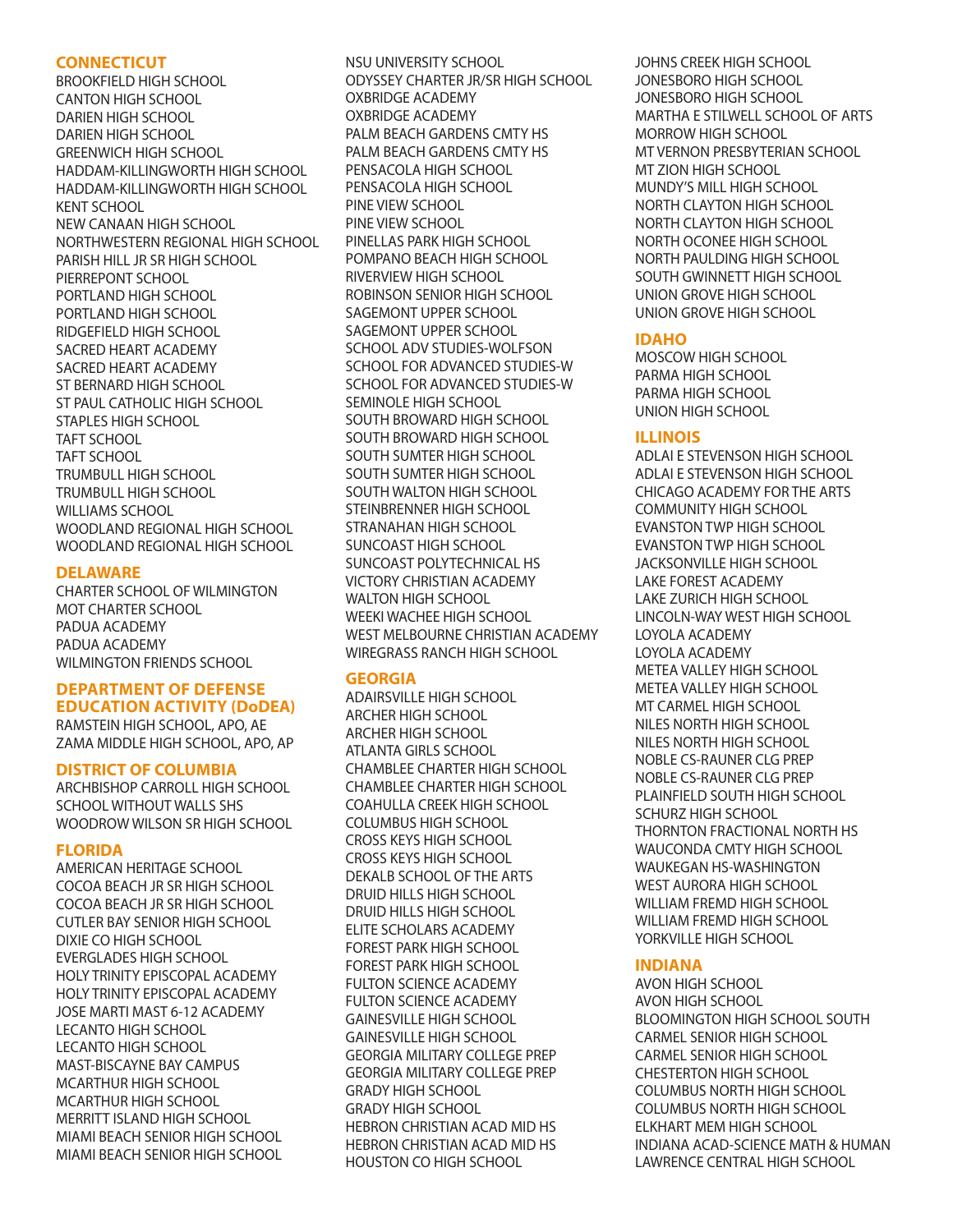MUNSTER HIGH SCHOOL MUNSTER HIGH SCHOOL ST JOSEPH'S HIGH SCHOOL

#### **IOWA**

CENTRAL ACADEMY CENTRAL ACADEMY CENTRAL HIGH SCHOOL DECORAH HIGH SCHOOL DECORAH HIGH SCHOOL JOHNSTON HIGH SCHOOL LEWIS CENTRAL HIGH SCHOOL MOC-FLOYD VALLEY HIGH SCHOOL MOC-FLOYD VALLEY HIGH SCHOOL NORWALK HIGH SCHOOL RIVERMONT COLLEGIATE SCHOOL STEPHEN HEMPSTEAD HIGH SCHOOL

#### **KANSAS**

ANDOVER ECADEMY ANDOVER HIGH SCHOOL AUGUSTA HIGH SCHOOL MAIZE SOUTH HIGH SCHOOL MAIZE SOUTH HIGH SCHOOL

#### **KENTUCKY**

BOURBON CO HIGH SCHOOL NORTH OLDHAM HIGH SCHOOL PERRY CO CENTRAL HIGH SCHOOL PERRY CO CENTRAL HIGH SCHOOL PIKEVILLE JR SR HIGH SCHOOL

#### **LOUISIANA**

ARCHBISHOP HANNAN HIGH SCHOOL JOHN PAUL THE GREAT ACADEMY LOUISIANA VIRTUAL CHARTER ACADEMY MADISON PREPARATORY ACADEMY

#### **MAINE**

COMMUNITY HIGH SCHOOL PRESQUE ISLE HIGH SCHOOL SCARBOROUGH HIGH SCHOOL

#### **MARYLAND**

ABERDEEN HIGH SCHOOL ALBERT EINSTEIN HIGH SCHOOL ARCHBISHOP CURLEY HIGH SCHOOL ARCHBISHOP CURLEY HIGH SCHOOL BARD HS EARLY COLLEGE 362 BARD HS EARLY COLLEGE 362 CENTENNIAL HIGH SCHOOL CHESAPEAKE MATH & IT PC-N HS COLLEGE PARK ACADEMY EASTERN TECH HIGH SCHOOL FREDERICK DOUGLASS HIGH SCHOOL INDIAN CREEK UPPER SCHOOL JAMES HUBERT BLAKE HIGH SCHOOL MONTGOMERY BLAIR HIGH SCHOOL MONTGOMERY BLAIR HIGH SCHOOL NORTH PT HS-SCI TECH & IND CTR PARKVILLE HIGH SCHOOL PATUXENT HIGH SCHOOL RICHARD MONTGOMERY HIGH SCHOOL RICHARD MONTGOMERY HIGH SCHOOL RIVERDALE BAPTIST SCHOOL

RIVERDALE BAPTIST SCHOOL SEVERN SCHOOL-TEEL SEVERN SCHOOL-TEEL THOMAS S WOOTTON HIGH SCHOOL THOMAS S WOOTTON HIGH SCHOOL WALTER JOHNSON HIGH SCHOOL WALTER JOHNSON HIGH SCHOOL WEST NOTTINGHAM ACADEMY WESTERN SCHOOL OF TECHNOLOGY WINSTON CHURCHILL HIGH SCHOOL

#### **MASSACHUSETTS**

BETHANY CHRISTIAN ACADEMY BURLINGTON HIGH SCHOOL BUXTON SCHOOL CAMBRIDGE SCHOOL OF WESTON CAMBRIDGE SCHOOL OF WESTON CAPE COD ACADEMY CATS ACADEMY BOSTON CATS ACADEMY BOSTON DENNIS YARMOUTH REGIONAL HS EASTHAMPTON HIGH SCHOOL FRANKLIN HIGH SCHOOL FRANKLIN HIGH SCHOOL FRONTIER REGIONAL SCHOOL FRONTIER REGIONAL SCHOOL HAVERHILL HIGH SCHOOL HUDSON HIGH SCHOOL HUDSON HIGH SCHOOL LINCOLN SUDBURY REG HIGH SCHOOL LINCOLN SUDBURY REG HIGH SCHOOL LUDLOW SENIOR HIGH SCHOOL MASS ACADEMY-MATH & SCIENCE MASS ACADEMY-MATH & SCIENCE MILTON ACADEMY MOHAWK TRAIL REGIONAL HIGH SCHOOL MOHAWK TRAIL REGIONAL HIGH SCHOOL MONTACHUSETT REG VOC TECH SCHOOL MONTROSE SCHOOL MONTROSE SCHOOL NASHOBA REGIONAL HIGH SCHOOL NEEDHAM HIGH SCHOOL NEEDHAM HIGH SCHOOL NEWTON SOUTH HIGH SCHOOL OLD ROCHESTER REG HIGH SCHOOL ROGER L PUTNAM VOC TECH ACADEMY SPRINGFIELD CENTRAL HIGH SCHOOL STONEHAM HIGH SCHOOL THE MACDUFFIE SCHOOL WACHUSETT REGIONAL HIGH SCHOOL WESTFORD ACADEMY WINCHESTER HIGH SCHOOL WINCHESTER HIGH SCHOOL WINSOR SCHOOL

#### **MICHIGAN**

BATTLE CREEK AREA MATH AND SCIENCE CENTER BATTLE CREEK AREA MATH AND SCIENCE CENTER CASS TECHNICAL HIGH SCHOOL CHIPPEWA VALLEY HIGH SCHOOL CHIPPEWA VALLEY HIGH SCHOOL

COLDWATER HIGH SCHOOL COLDWATER HIGH SCHOOL EASTERN HIGH SCHOOL EASTERN HIGH SCHOOL FLUSHING SENIOR HIGH SCHOOL GRANDVILLE HIGH SCHOOL HAMTRAMCK HIGH SCHOOL HURON HIGH SCHOOL HURON HIGH SCHOOL HURON HIGH SCHOOL INTERNATIONAL ACADEMY EAST INTERNATIONAL ACADEMY EAST KALAMAZOO AREA MATHEMATICS AND SCIENCE CENTER MATTAWAN HIGH SCHOOL PINE RIVER MIDDLE HIGH SCHOOL RENAISSANCE HIGH SCHOOL RENAISSANCE HIGH SCHOOL SALINE HIGH SCHOOL TROY HIGH SCHOOL WALLED LAKE NORTHERN HIGH SCHOOL WEST CATHOLIC HIGH SCHOOL WEST CATHOLIC HIGH SCHOOL WILLIAMSTON HIGH SCHOOL WILLIAMSTON HIGH SCHOOL

#### **MINNESOTA**

AFSA HIGH SCHOOL BRECK SCHOOL CENTENNIAL HIGH SCHOOL CENTENNIAL HIGH SCHOOL EDINA HIGH SCHOOL ELK RIVER AREA SR HIGH SCHOOL ELK RIVER AREA SR HIGH SCHOOL MONTICELLO HIGH SCHOOL MONTICELLO HIGH SCHOOL MOUND WESTONKA HIGH SCHOOL ORONO SENIOR HIGH SCHOOL WAYZATA HIGH SCHOOL WAYZATA HIGH SCHOOL WHITE BEAR LAKE HIGH SCHOOL SOUTH WHITE BEAR LAKE HIGH SCHOOL SOUTH

#### **MISSISSIPPI**

BROOKHAVEN ACADEMY JEFFERSON DAVIS CO HIGH SCHOOL JEFFERSON DAVIS CO HIGH SCHOOL MISSISSIPPI SCH OF MATH & SCIENCE MISSISSIPPI SCH OF MATH & SCIENCE OCEAN SPRINGS HIGH SCHOOL OLIVE BRANCH HIGH SCHOOL ROSA FORT HIGH SCHOOL SCOTT CENTRAL ATTENDANCE CTR VICKSBURG CATHOLIC SCHOOL VICKSBURG CATHOLIC SCHOOL

#### **MISSOURI**

ARCADIA VALLEY HIGH SCHOOL ARCADIA VALLEY HIGH SCHOOL BUTLER HIGH SCHOOL CENTRAL HIGH SCHOOL CENTRAL HIGH SCHOOL CROCKER SCHOOL CROCKER SCHOOL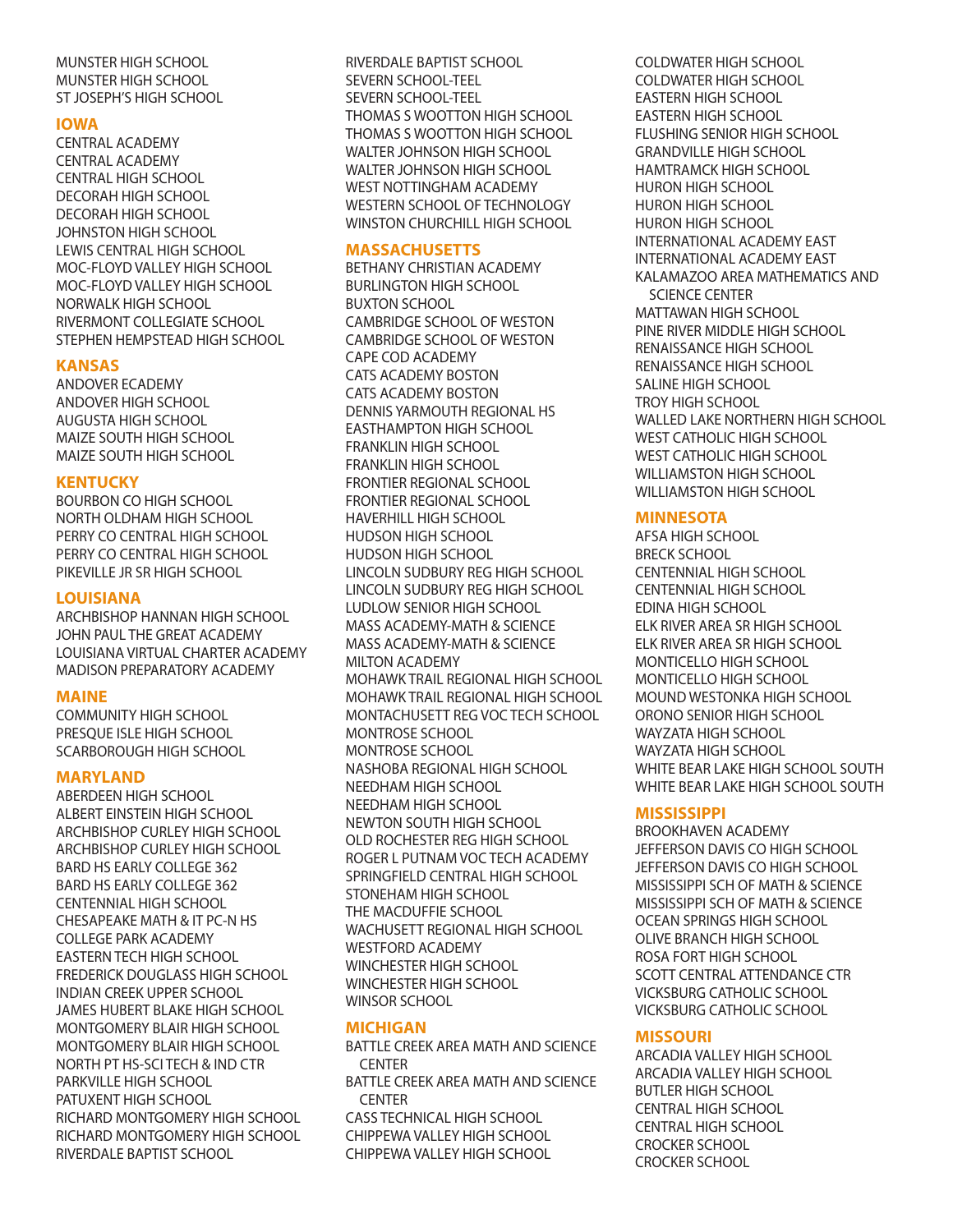HERMANN HIGH SCHOOL HILLCREST HIGH SCHOOL HILLSBORO HIGH SCHOOL MARIES R1 SCHOOL MARION C EARLY HIGH SCHOOL MARQUETTE HIGH SCHOOL PARKWAY CENTRAL HIGH SCHOOL SPRINGFIELD CATHOLIC HIGH SCHOOL

#### **MONTANA**

CAPITAL HIGH SCHOOL CAPITAL HIGH SCHOOL CHINOOK JR SR HIGH SCHOOL

#### **NEBRASKA**

HOLDREGE HIGH SCHOOL

**NEVADA**  DOUGLAS HIGH SCHOOL

#### **NEW HAMPSHIRE**

ACADEMY FOR SCIENCE & DESIGN BEDFORD HIGH SCHOOL BEDFORD HIGH SCHOOL BREWSTER ACADEMY NASHUA HIGH SCHOOL-SOUTH NASHUA HIGH SCHOOL-SOUTH OYSTER RIVER HIGH SCHOOL

#### **NEW JERSEY**

ACAD ALLIED HLTH & BIOMED SCI ACAD ALLIED HLTH & BIOMED SCI ACAD-ALLIED HEALTH SCIENCES ACAD-ALLIED HEALTH SCIENCES ACADEMY FOR INFORMATION TECH ACADEMY FOR INFORMATION TECH BERGEN CATHOLIC HIGH SCHOOL BERGEN COUNTY ACADEMIES BERGEN COUNTY ACADEMIES BERNARDS HIGH SCHOOL BIOTECHNOLOGY HIGH SCHOOL BIOTECHNOLOGY HIGH SCHOOL CARTERET HIGH SCHOOL CHATHAM HIGH SCHOOL CICELY TYSON SCHOOL OF FINE ARTS CLIFFSIDE PARK HIGH SCHOOL DARUL ARQAM SCHOOL DOANE ACADEMY EASTERN REGIONAL HIGH SCHOOL ELIZABETH HS-CICARELL ACADEMY ELIZABETH HS-CICARELL ACADEMY FAIR LAWN HIGH SCHOOL FAIR LAWN HIGH SCHOOL FRANKLIN HIGH SCHOOL GOV LIVINGSTON HIGH SCHOOL GOV LIVINGSTON HIGH SCHOOL HIGH POINT REG HIGH SCHOOL HIGH POINT REG HIGH SCHOOL HIGH TECHNOLOGY HIGH SCHOOL HIGH TECHNOLOGY HIGH SCHOOL HILLSIDE HIGH SCHOOL IMMACULATA HIGH SCHOOL IMMACULATA HIGH SCHOOL IMMACULATE HEART ACADEMY IMMACULATE HEART ACADEMY

KINGSWAY REGIONAL HIGH SCHOOL KINGSWAY REGIONAL HIGH SCHOOL KITTATINNY REG HIGH SCHOOL LEONIA HIGH SCHOOL LEONIA HIGH SCHOOL LIVINGSTON HIGH SCHOOL MANALAPAN HIGH SCHOOL MANALAPAN HIGH SCHOOL MATAWAN REGIONAL HIGH SCHOOL MATAWAN REGIONAL HIGH SCHOOL MATES ACAD TECH ENVIRON SCIENCE MIDDLE TWP HIGH SCHOOL MIDDLE TWP HIGH SCHOOL MIDDLESEX HIGH SCHOOL MIDDLESEX HIGH SCHOOL NORTH HUNTERDON HIGH SCHOOL NORTH HUNTERDON HIGH SCHOOL NORTHERN VLY REG HS-OLD TAPPAN OUR LADY OF MERCY ACADEMY PARAMUS HIGH SCHOOL PRINCETON HIGH SCHOOL PRINCETON INTL SCH MATH SCIENCE SADDLE RIVER DAY SCHOOL SADDLE RIVER DAY SCHOOL SCH OF ED & TRAINING-JFK ST AUGUSTINE PREPARATORY SCHOOL ST AUGUSTINE PREPARATORY SCHOOL ST PETER'S PREPARATORY SCHOOL SUMMIT SENIOR HIGH SCHOOL SUMMIT SENIOR HIGH SCHOOL TEANECK HIGH SCHOOL TEANECK HIGH SCHOOL UNION CITY HIGH SCHOOL UNION CITY HIGH SCHOOL WASHINGTON TWP HIGH SCHOOL WAYNE HILLS HIGH SCHOOL WAYNE HILLS HIGH SCHOOL WESTFIELD HIGH SCHOOL WILBERFORCE SCHOOL WILBERFORCE SCHOOL WILLINGBORO HIGH SCHOOL

#### **NEW MEXICO**

ALBUQUERQUE ACADEMY ASK ACADEMY LOS ALAMOS HIGH SCHOOL LOS ALAMOS HIGH SCHOOL RIO RANCHO HIGH SCHOOL RIO RANCHO HIGH SCHOOL VALLEY HIGH SCHOOL

#### **NEW YORK**

ACADEMY FOR HEALTH CAREERS AL MADINAH SCHOOL AL MADINAH SCHOOL ARCHBISHOP STEPINAC HIGH SCHOOL BROADALBIN-PERTH HIGH SCHOOL BRONX COMPASS HIGH SCHOOL BRONX COMPASS HIGH SCHOOL BRONX LIGHTHOUSE CHARTER SCHOOL BRONX LIGHTHOUSE CHARTER SCHOOL BROOKLYN AMITY SCHOOL BROOKLYN TECHNICAL HIGH SCHOOL

BROOKLYN TECHNICAL HIGH SCHOOL CALHOUN HIGH SCHOOL CENTER MORICHES HIGH SCHOOL CHESTER ACADEMY CHITTENANGO HIGH SCHOOL CONVENT OF SACRED HEART SCHOOL DALTON SCHOOL E F ACADEMY NEW YORK EARL VAN DERMUELEN HIGH SCHOOL EAST SYRACUSE MINOA CENTRAL HS EMMA WILLARD SCHOOL FRANCIS LEWIS HIGH SCHOOL FRANCIS LEWIS HIGH SCHOOL FRANKLIN D ROOSEVELT HIGH SCHOOL FRANKLIN D ROOSEVELT HIGH SCHOOL GATES CHILI HIGH SCHOOL GRANVILLE JR SR HIGH SCHOOL GRANVILLE JR SR HIGH SCHOOL HARBORFIELDS HIGH SCHOOL HARBORFIELDS HIGH SCHOOL HARRISON HIGH SCHOOL HILLCREST HIGH SCHOOL HILLCREST HIGH SCHOOL HS FOR COMMUNITY LEADERSHIP HS HEALTH PROF & HUMAN SERV HS HEALTH PROF & HUMAN SERV HS OF APPLIED COMMUNICATIONS HUNTER COLLEGE HIGH SCHOOL HUNTER COLLEGE HIGH SCHOOL HUNTINGTON HIGH SCHOOL HUNTINGTON HIGH SCHOOL JERICHO SENIOR HIGH SCHOOL JOHN C BIRDLEBOUGH HIGH SCHOOL KINGSTON SENIOR HIGH SCHOOL LOUDONVILLE CHRISTIAN SCHOOL MARTIN VAN BUREN HIGH SCHOOL MASTERS SCHOOL MASTERS SCHOOL MCQUAID JESUIT HIGH SCHOOL MEDINA HIGH SCHOOL MEDINA HIGH SCHOOL MIDDLETOWN HIGH SCHOOL MIDWOOD HIGH SCHOOL MIDWOOD HIGH SCHOOL NORTH ROCKLAND HIGH SCHOOL PAWLING HIGH SCHOOL PAWLING HIGH SCHOOL PITTSFORD MENDON HIGH SCHOOL PITTSFORD MENDON HIGH SCHOOL QUEENS HS FOR SCIENCES AT YORK RAMBAM MESIVTA REGIS HIGH SCHOOL REGIS HIGH SCHOOL RYE NECK HIGH SCHOOL RYE NECK HIGH SCHOOL SAYVILLE HIGH SCHOOL SCARSDALE SENIOR HIGH SCHOOL SHOREHAM WADING RIVER HIGH SCHOOL SHOREHAM WADING RIVER HIGH SCHOOL SHULAMITH SCHOOL FOR GIRLS SODUS JR SR HIGH SCHOOL SODUS JR SR HIGH SCHOOL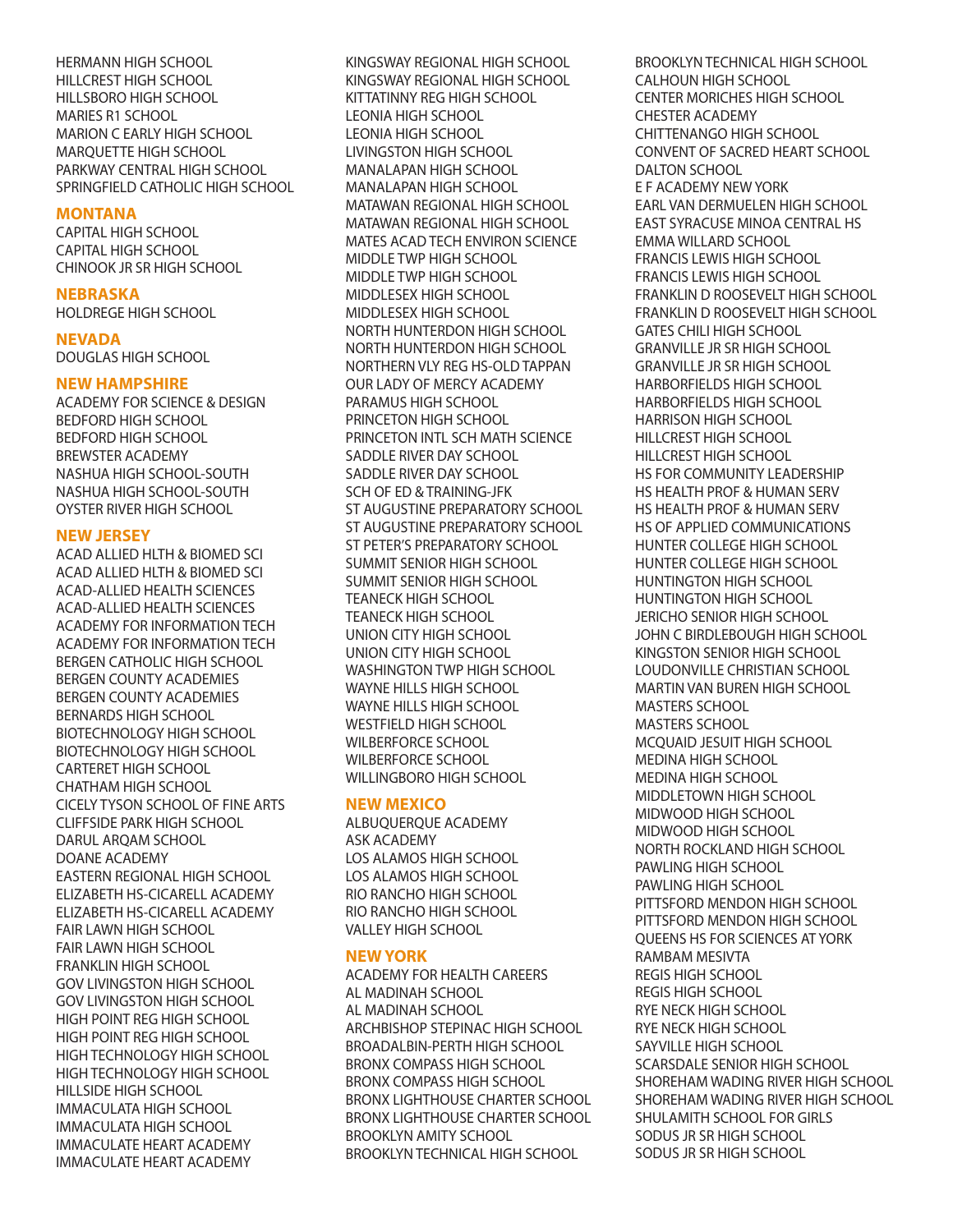SOMERS HIGH SCHOOL SPENCERPORT HIGH SCHOOL ST ANTHONY HIGH SCHOOL SUSAN E WAGNER HIGH SCHOOL THE NIGHTINGALE-BAMFORD SCHOOL THE NIGHTINGALE-BAMFORD SCHOOL TOWN OF WEBB SCHOOL URBAN ASSEMBLY GATEWAY TECH WALDORF SCHOOL-SARATOTA SPRINGS WARWICK VALLEY HIGH SCHOOL WARWICK VALLEY HIGH SCHOOL XAVIER HIGH SCHOOL YORKTOWN HIGH SCHOOL YORKTOWN HIGH SCHOOL

# **NORTH CAROLINA**

APEX FRIENDSHIP HIGH SCHOOL ASHEBORO HIGH SCHOOL CHAPEL HILL HIGH SCHOOL CHAPEL HILL HIGH SCHOOL COLUMBUS CAREER & COLLEGE ACADEMY COLUMBUS CAREER & COLLEGE ACADEMY EARLY COLLEGE AT GUILFORD FIRST FLIGHT HIGH SCHOOL FRANKLINTON HIGH SCHOOL GREEN HOPE HIGH SCHOOL LEDFORD HIGH SCHOOL LINCOLN CHARTER SCHOOL-DENVER MOORESVILLE HIGH SCHOOL NORTH CAROLINA SCHOOL OF SCI-MATH NORTH CAROLINA SCHOOL OF SCI-MATH NORTHWEST GUILFORD HIGH SCHOOL PAGE HIGH SCHOOL RALEIGH CHARTER HIGH SCHOOL SOUTHWEST EDGECOMBE HIGH SCHOOL STUART CRAMER HIGH SCHOOL VICTORY CHRISTIAN CENTER SCHOOL VICTORY CHRISTIAN CENTER SCHOOL WAKEFIELD HIGH SCHOOL WEST COLUMBUS HIGH SCHOOL WOODS CHARTER SCHOOL

#### **NORTH DAKOTA**

LITCHVILLE-MARION HIGH SCHOOL SHEYENNE HIGH SCHOOL

#### **OHIO**

BARBERTON HIGH SCHOOL BEDFORD HIGH SCHOOL BOARDMAN HIGH SCHOOL BRUNSWICK HIGH SCHOOL CLEVELAND SCHOOL OF SCIENCE & MED COLUMBUS ACADEMY COLUMBUS ACADEMY DUBLIN JEROME HIGH SCHOOL FAIRFIELD SENIOR HIGH SCHOOL FEDERAL HOCKING MID HIGH SCHOOL HATHAWAY BROWN SCHOOL HIGHLAND HIGH SCHOOL HILLIARD BRADLEY HIGH SCHOOL HILLIARD BRADLEY HIGH SCHOOL ISTEM GEAUGA EARLY COLLEGE HIGH **SCHOOL** LEBANON HIGH SCHOOL

LINCOLN HIGH SCHOOL LINCOLN HIGH SCHOOL MADISON COMPREHENSIVE HIGH SCHOOL MADISON COMPREHENSIVE HIGH SCHOOL NEW ALBANY HIGH SCHOOL NEW ALBANY HIGH SCHOOL NORDONIA HIGH SCHOOL NORDONIA HIGH SCHOOL NORTHVIEW HIGH SCHOOL OUR LADY OF THE ELMS SCHOOL POLAND SEMINARY HIGH SCHOOL READING HIGH SCHOOL ST VINCENT ST MARY HS ST VINCENT ST MARY HS STRONGSVILLE HIGH SCHOOL TALLMADGE HIGH SCHOOL TALLMADGE HIGH SCHOOL WESTERN RESERVE ACADEMY WHITMER HIGH SCHOOL WHITMER HIGH SCHOOL WILLIAM MASON HIGH SCHOOL WILLIAM MASON HIGH SCHOOL

#### **OKLAHOMA**

LAWTON HIGH SCHOOL OKLAHOMA SCHOOL OF SCIENCE & MATH OWASSO HIGH SCHOOL OWASSO HIGH SCHOOL

# **OREGON**

CENTRAL HIGH SCHOOL COQUILLE JR SR HIGH SCHOOL GRANTS PASS HIGH SCHOOL GRANTS PASS HIGH SCHOOL MOUNTAINSIDE HIGH SCHOOL SANTIAM CHRISTIAN SCHOOL SILVERTON HIGH SCHOOL ST MARY'S ACADEMY TAFT JR SR HIGH SCHOOL

#### **PENNSYLVANIA**

APOLLO RIDGE HIGH SCHOOL BEN FRANKLIN HIGH SCHOOL BENSALEM HIGH SCHOOL CATHEDRAL PREPARATORY SCHOOL COMMODORE PERRY SCHOOL CONEMAUGH TWP MID SR HIGH SCHOOL CONESTOGA HIGH SCHOOL CONESTOGA VALLEY HIGH SCHOOL CONESTOGA VALLEY HIGH SCHOOL CONWELL-EGAN CATHOLIC HIGH SCHOOL CUMBERLAND VALLEY HIGH SCHOOL CUMBERLAND VALLEY HIGH SCHOOL EAST HIGH SCHOOL ELK COUNTY CATHOLIC HIGH SCHOOL EXETER TWP SENIOR HIGH SCHOOL FOREST HILLS JR SR HIGH SCHOOL FRANKLIN TOWNE CHARTER HS FRIENDS CENTRAL SCHOOL FRIENDS SELECT SCHOOL GATEWAY HIGH SCHOOL GREATER LATROBE SR HIGH SCHOOL GREATER LATROBE SR HIGH SCHOOL HAMPTON HIGH SCHOOL

HAVERFORD SCHOOL HAVERFORD SCHOOL HOMER CENTER JR SR HIGH SCHOOL HOMER CENTER JR SR HIGH SCHOOL JULIA R MASTERMAN MID HIGH SCHOOL KENNETT HIGH SCHOOL KUTZTOWN AREA HIGH SCHOOL LEHIGH VALLEY CHARTER HS ARTS LOWER MORELAND HIGH SCHOOL NAZARETH ACADEMY HIGH SCHOOL NORTH PENN HIGH SCHOOL NORTHWESTERN LEHIGH HIGH SCHOOL PETERS TWP HIGH SCHOOL PETERS TWP HIGH SCHOOL PLYMOUTH WHITEMARSH HIGH SCHOOL POCONO MOUNTAIN EAST HIGH SCHOOL POCONO MOUNTAIN EAST HIGH SCHOOL SPRING-FORD AREA HIGH SCHOOL SPRINGSIDE CHESTNUT HILL ACAD TYRONE AREA MIDDLE HIGH SCHOOL UPPER ST CLAIR HIGH SCHOOL WESTTOWN SCHOOL WESTTOWN SCHOOL WILSON SENIOR HIGH SCHOOL WILSON SENIOR HIGH SCHOOL WISSAHICKON HIGH SCHOOL WISSAHICKON HIGH SCHOOL

# **PUERTO RICO**

ROBINSON SCHOOL

# **RHODE ISLAND**

BISHOP HENDRICKEN HIGH SCHOOL BISHOP HENDRICKEN HIGH SCHOOL CHARIHO HIGH SCHOOL CRANSTON SR HIGH SCHOOL WEST HIGHLANDER CHARTER SCHOOL LA SALLE ACAD & DE LA SALLE MS

# **SOUTH CAROLINA**

ACADEMIC MAGNET HIGH SCHOOL ACADEMIC MAGNET HIGH SCHOOL COMENIUS SCHOOL FORT MILL HIGH SCHOOL FORT MILL HIGH SCHOOL GOVERNOR'S SCHOOL FOR SCI & MATH GRAY COLLEGIATE ACADEMY GRAY COLLEGIATE ACADEMY HILTON HEAD ISLAND HIGH SCHOOL INDIAN LAND HIGH SCHOOL INDIAN LAND HIGH SCHOOL MAULDIN HIGH SCHOOL

#### **SOUTH DAKOTA**

LUTHERAN HIGH SCHOOL-SIOUX FALLS LUTHERAN HIGH SCHOOL-SIOUX FALLS

# **TENNESSEE**

CHATTANOOGA SCHOOL ART & SCI CLARKSVILLE HIGH SCHOOL GATLINBURG PITTMAN HIGH SCHOOL GATLINBURG PITTMAN HIGH SCHOOL HIXSON HIGH SCHOOL HOLLIS F PRICE MID COLLEGE HS HOLLIS F PRICE MID COLLEGE HS